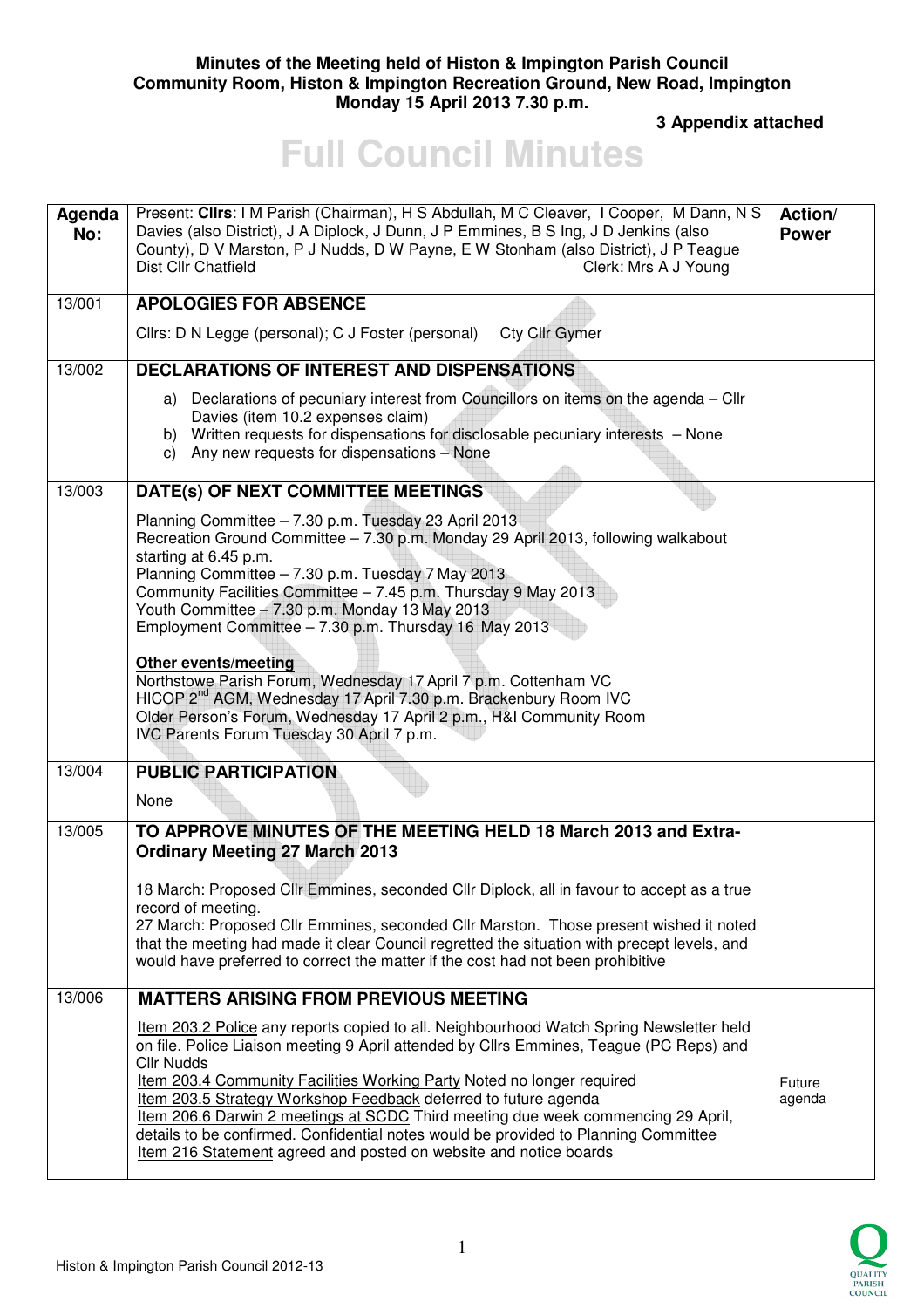| 13/007         | <b>VACANCY &amp; CO-OPTION TO PARISH COUNCIL</b>                                                                                                                                          |                              |
|----------------|-------------------------------------------------------------------------------------------------------------------------------------------------------------------------------------------|------------------------------|
| 007.1          | Co-Option no nominees. Next agenda                                                                                                                                                        | Next agenda                  |
|                | Noted Cllr Dann co-opted to Planning Committee                                                                                                                                            |                              |
| 13/008         | <b>TO RECEIVE REPORTS</b>                                                                                                                                                                 |                              |
| 008.1          | County Clirs and District Councillors Reports: County Council written report accepted                                                                                                     |                              |
|                | from Cty Cllr Gymer covering: Economy, Transport and Environmental Services, Children                                                                                                     |                              |
|                | and Young Peoples Services, Local Issues. Additional discussion on traffic lights at Green.<br>Noted timings have also been altered. Potholes Cty Cllr Jenkins confirmed those identified |                              |
|                | in Histon & Impington had been reported. He agreed to press County Council for higher                                                                                                     |                              |
|                | specification work. Government funding received at County Council had freed up some<br>£160,000 of funding; Cty Cllr Jenkins to meet Mike Davies and Cllr Legge to discuss                |                              |
|                | options for Histon & Impington schemes. Concrete block - Gatehouse Road Cty Cllr                                                                                                          | <b>JDJ/DNL</b><br><b>JDJ</b> |
|                | Jenkins to follow up requested removal.                                                                                                                                                   |                              |
|                | <b>District Council</b> written reported accepted from Dist Cllr Davies covering: Planning,<br>Darwin Green, Enforcement, Capital Grant and Art funding, Orchard Park, Carer drop in      |                              |
|                | centre, Sports Development and graffiti. Additional discussion: Moor Drove recommended                                                                                                    | <b>EWS</b>                   |
|                | invitation to Deborah Barrett to attend Planning Committee in future. SCDC Cllr Stonham to<br>remind Council of grouped name of Histon & Impington Parish Council for all publications.   |                              |
|                | Environmental Issues Cllr Chatfield agreed to follow up issue: Dog bins in Homefield Park                                                                                                 | <b>JPC</b>                   |
|                | and Hereward Close not yet sited; Cherry trees removed at Hereward Close not yet re-<br>planted; graffiti on Hereward Close property                                                      |                              |
| 008.2          | Clerk's Report (Appendix 1 pg. 1 & 2) provided to all and accepted. Additional discussion                                                                                                 |                              |
|                | on Holiday Inn Crossing Proposal ClIr Ing had presented proposals to County Council.<br>Feedback given to Highways Committee. Funding debated. Agreed if increased funding                |                              |
|                | became available an improved scheme should be requested. Newsletter noted deadline for                                                                                                    |                              |
|                | articles for next edition 13 May 2013. Pinders Circus had been successful. Ideas for Circus<br>workshop and charity event put forward by Cllr Nudds                                       |                              |
| 008.3          | Chairman's Report (Appendix 2) provided to all and accepted. Additional discussion on:                                                                                                    |                              |
|                | 110 Bus Route update on subsidy levels requested. No alternative identified except to                                                                                                     |                              |
|                | continue running the route. HIAFOP meeting 17 April. Cllr Ing to attend on behalf of Parish<br>Council                                                                                    | <b>BSI</b>                   |
| 008.4<br>008.5 | Employment Committee meeting due 16 May 2013                                                                                                                                              |                              |
| 008.6          | Recreation Ground Committee meeting due 29 April, including site walkabout<br>Youth Committee meeting due 13 May 2013. Agreement to sign Service Level Agreement                          |                              |
|                | with North Cambridge Locality. Noted changes to agreement including now perpetual                                                                                                         |                              |
|                | agreement with 3 month notice of termination. Proposed Cllr Parish, seconded Cllr Payne<br>all in favour to delegate Youth Committee Chair to sign on behalf of Parish Council            | <b>HSA</b>                   |
|                |                                                                                                                                                                                           |                              |
| 13/009         | TO ACCEPT Committee Reports and to deal with Matters Arising                                                                                                                              |                              |
| 009.1          | <b>Environment Committee</b> draft minutes 26 March 2013 copied to all and accepted. Next<br>meeting due Tuesday 4 June 2013. Noted                                                       |                              |
| 009.2          | Planning Committee draft minutes draft minutes 2 April 2013 copied to all and accepted.                                                                                                   |                              |
|                | Next meeting due Tuesday 23 April and 7 May 2013. Noted. StAC Traffic Management<br>Plan Cllr Payne outlined concerns raised and correspondence with County Council                       |                              |
|                | Highways and SCDC Planning Department. Details of road width requirements and needs,                                                                                                      |                              |
|                | delivery times discussed. Planning Chairman delegated to offer Parish Council support to<br>the agent to help ensure Traffic Management Plan properly in place at early stage. Bad        | <b>DWP</b>                   |
|                | condition of road in Park Lane where rutted noted. SCDC Planning Enforcement Review                                                                                                       |                              |
| 009.3          | meeting to be called during April. Cllrs Parish and Nudds to attend.<br><b>Community Facilities Committee</b> draft minutes 14 March 2013 copied to all and                               | <b>IMP/PJN</b>               |
|                | accepted. Next meeting due Thursday 9 May 2013. Noted. Discussion on Community                                                                                                            |                              |
|                | Fundraising - query over timing. Members felt a scoping budget would be helpful,                                                                                                          |                              |
|                | acknowledging the SCDC pre-application advice not yet received and outcome would<br>affect value of lease. Cllr Davies felt the Council should be careful not to constrain itself,        |                              |
|                | and that community fundraising was also for awareness purposes. The local Skatepark                                                                                                       |                              |
|                | group were keen to work with the Committee and Orchard Park Skatepark group had<br>offered to host competitions and fundraising events. Next Committee meeting to look at                 |                              |
|                | timetables and report to Full Council by June/July. Draft Local Plan noted that if Local Plan                                                                                             |                              |
|                | concludes Buxhall Farm will be developed a significant open space contribution would<br>apply. Cllr Davies stressed discussions with County Council on a possible Bypass lease            |                              |

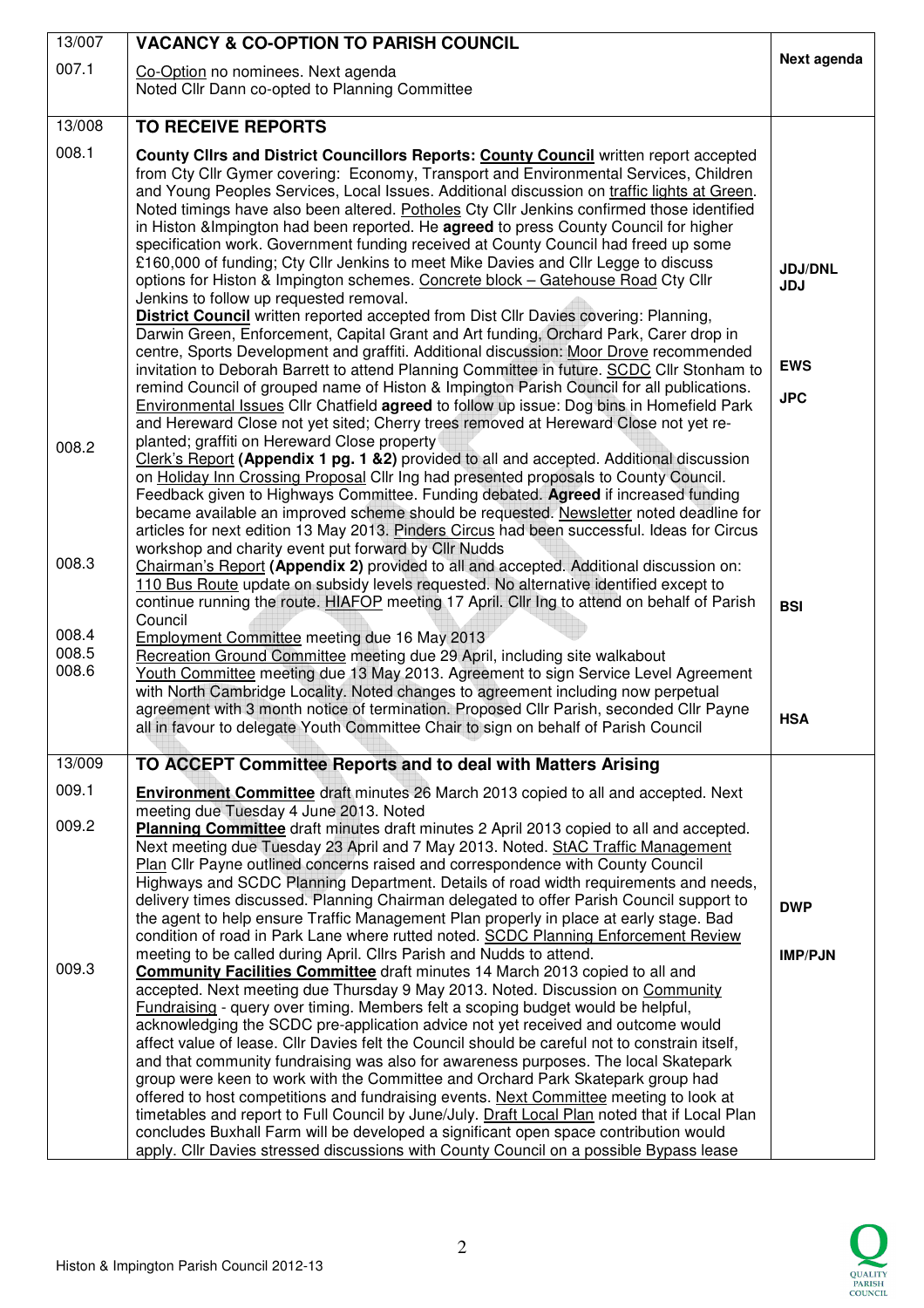| 009.4                                               | had always been held strictly separate to issues surrounding Buxhall Farm<br>Highways Committee draft minutes 28 March 2013 provided to all and accepted. Next<br>meeting due 30 May 2013. Noted. 106 Bus Service agreed no comment be made on<br>options put forward. IVC letter concerning proposals for changes to school day and impact<br>on Traffic Regulation Order sent in response to consultation. A14 email received from<br>residents of Lone Tree Avenue expressing disappointment at Parish Council role with<br>progressing noise pollution mitigation measures. Cty Cllr Jenkins outlined his efforts to<br>engage with the Highways Agency. Cllr Payne confirmed Impington Parish Council had<br>previously met at length with residents to explain options available. All agreed to ask Cllr<br>Legge to convene the A14 Working Group via the Highways Committee. Highways<br>Committee to put a remit paper together. 20 mph Seminar 13 May 2013. Invitation to<br>attend. Cllrs Parish and Ing to attend                                                                                                                                                                                                                                                                                                                                                                                                                                                                                                                                                                                                                                                                                                                                                                                                                                                                             | <b>DNL</b><br><b>IMP/BSI</b> |
|-----------------------------------------------------|-----------------------------------------------------------------------------------------------------------------------------------------------------------------------------------------------------------------------------------------------------------------------------------------------------------------------------------------------------------------------------------------------------------------------------------------------------------------------------------------------------------------------------------------------------------------------------------------------------------------------------------------------------------------------------------------------------------------------------------------------------------------------------------------------------------------------------------------------------------------------------------------------------------------------------------------------------------------------------------------------------------------------------------------------------------------------------------------------------------------------------------------------------------------------------------------------------------------------------------------------------------------------------------------------------------------------------------------------------------------------------------------------------------------------------------------------------------------------------------------------------------------------------------------------------------------------------------------------------------------------------------------------------------------------------------------------------------------------------------------------------------------------------------------------------------------------------------------------------------------------------------------------------------|------------------------------|
| 13/010                                              | <b>TO RECEIVE Finance Report</b>                                                                                                                                                                                                                                                                                                                                                                                                                                                                                                                                                                                                                                                                                                                                                                                                                                                                                                                                                                                                                                                                                                                                                                                                                                                                                                                                                                                                                                                                                                                                                                                                                                                                                                                                                                                                                                                                          |                              |
| 010.1<br>010.2<br>010.3<br>010.4<br>010.5<br>010.6  | <b>Finance, Legal &amp; Admin Committee</b> draft minutes 8 April provided to all and accepted<br>Retrospective accounts: noted retrospective accounts for Parish Council and Recreation<br>Ground accounts (Appendix 1 Pg 3,4). Cllr Davies declared interest (expenses claim).<br>Proposed Cllr Ing, sec Cllr Teague, all in favour. Agreed in future item to be renamed<br>"Payments under delegated approval"<br>Approve payment of outstanding accounts due (Appendix 1 Pg 3) Prop Cllr Teague, sec<br>Cllr Emmines all in favour to approve.<br>Amounts Paid In and Correspondence (Appendix 1 Pg 3) SCDC £2,500 grant for<br>Community Facility proposals at Bypass Farm, for acquisition costs. Conditions apply.<br>StAC letter of thanks for £2,500 grant. Open Gardens letter of thanks for £50 grant<br>Expenses Claim Policy draft presented to all as agreed by Finance Committee members.<br>Additional note on VAT provided. Modification expenses claim form yet to be circulated.<br>Next agenda for adoption. Clerk to continue to deal with expenses claims pending<br>adoption. Some discussion on members allowance schemes and printing costs involved<br>with email agenda papers. Members reminded to let Office know if they needed papers<br>delivered/posted. Idea for externally site "pigeon holes" raised<br><b>RESOLUTION:</b> "The Community Facilities Committee request that the amount of £1,500 is<br>transferred from the Community Facilities Specified Reserves (Capital) budget to a<br>revenue budget so that the Committee can agreed expenditure itself to progress work on a<br>potential project for a Community Park on Bypass Farm site" Proposed Cllr N S Davies.<br>Cllr Davies outlined possible needs for expenditure on additional work to draft "Masterplan"<br>and valuation costs. Amendment proposed Cllr Payne, sec Cllr Dun to increase amount | Next agenda                  |
|                                                     | to £2,500. Cllr Davies withdrew his proposal. All in favour and resolved                                                                                                                                                                                                                                                                                                                                                                                                                                                                                                                                                                                                                                                                                                                                                                                                                                                                                                                                                                                                                                                                                                                                                                                                                                                                                                                                                                                                                                                                                                                                                                                                                                                                                                                                                                                                                                  |                              |
| 13/011<br>011.1<br>011.2<br>011.3<br>011.4<br>011.5 | <b>RECENT CORRESPONDENCE</b><br>Circulating File available<br>Histon & Impington Mobile Warden Scheme draft minutes 20 March 2013 provided to all<br>and accepted. Noted review being carried out of access for mobility scooters in village<br>SCDC Task & Finish Group - Enforcement initial details. Cllrs Parish and Nudds to attend<br>if available for chosen date<br>Histon Feast Assistance with sale of Feast programmes and help at Feast events<br>requested in return for agreement to consider Community Facilities Committee application<br>for support; Flower Festival - invitation to take part, costs associated - agreed to spend up<br>to £50 on display. Feast Market Stall 7 July 2013. Agreed to have pitch. Clerk to organise<br>sub-group to look at display ideas<br>Cambs ACRE Changes in support means following staff redundancies noted                                                                                                                                                                                                                                                                                                                                                                                                                                                                                                                                                                                                                                                                                                                                                                                                                                                                                                                                                                                                                                     | <b>IMP/PJN</b>               |
| 13/012                                              | <b>OTHER MATTERS AND REPORTS</b>                                                                                                                                                                                                                                                                                                                                                                                                                                                                                                                                                                                                                                                                                                                                                                                                                                                                                                                                                                                                                                                                                                                                                                                                                                                                                                                                                                                                                                                                                                                                                                                                                                                                                                                                                                                                                                                                          |                              |
| 012.1<br>012.2<br>012.3<br>012.4                    | Drainage Working Party Formation verbal report on discussions. Cllr Payne drafting Terms<br>of Reference for this <b>Task &amp; Finish Group Cllr Ing looking at "skeleton plan"</b> for report to<br>Full Council to due course<br>Review of Committee Structure and Frequency Chairman's report refers. Agreed to set up<br>separate meeting when all Parish Councillors would be invited to discuss way forward<br>Letter to Police Commissioner Deferred. Cllr Ing and Clerk to report back<br>Environment Committee - items deferred to Full Council:<br>To approve proposal to enter into contract with SCDC to empty Parish Council owned bins                                                                                                                                                                                                                                                                                                                                                                                                                                                                                                                                                                                                                                                                                                                                                                                                                                                                                                                                                                                                                                                                                                                                                                                                                                                     | <b>DWP/BSI</b>               |
|                                                     | except on Parish Council land at the Recreation Ground, to commence from April/May                                                                                                                                                                                                                                                                                                                                                                                                                                                                                                                                                                                                                                                                                                                                                                                                                                                                                                                                                                                                                                                                                                                                                                                                                                                                                                                                                                                                                                                                                                                                                                                                                                                                                                                                                                                                                        |                              |

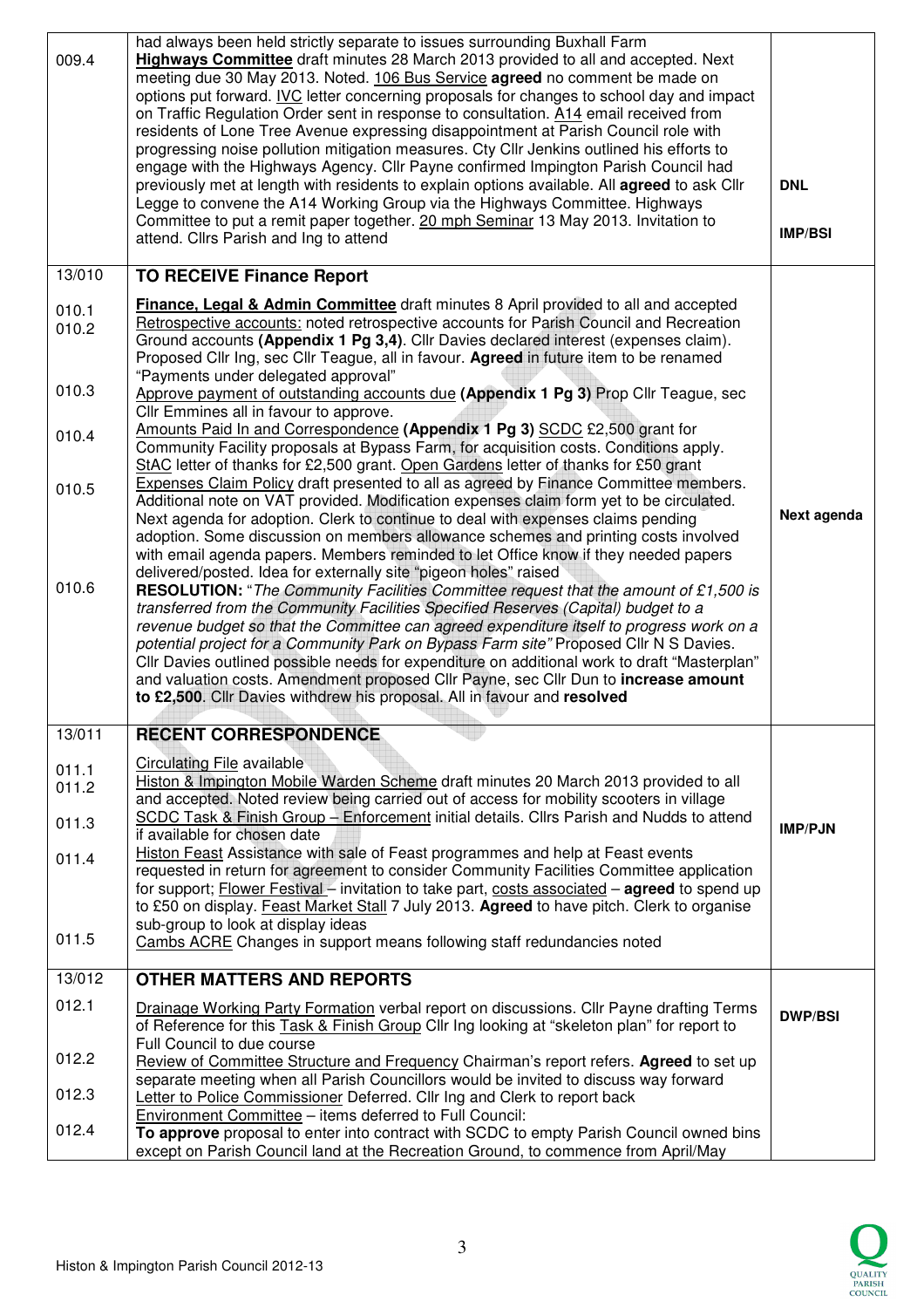|        | 2013, at quoted cost of £45 per week, as budgeted. Resulting impact on contract/job<br>description to be referred to Employment Committee, noting changes to workload at Burial<br>Ground since December 2012 - see Clerk's report. Agreed to cancel contract for one trade<br>waste bin and seek to obtain alternative quotes for further consideration at Environment                                                                                                                                                                                                                                                                                                                                            | <b>Environment</b><br><b>Committee</b> |
|--------|--------------------------------------------------------------------------------------------------------------------------------------------------------------------------------------------------------------------------------------------------------------------------------------------------------------------------------------------------------------------------------------------------------------------------------------------------------------------------------------------------------------------------------------------------------------------------------------------------------------------------------------------------------------------------------------------------------------------|----------------------------------------|
| 012.5  | Committee<br>To approve request from Feast Committee for use of The Green for event weekend 6 and<br>7 July 2013 - see Clerk's report. Environment Committee Chairman had met Feast<br>representative on site and suggested possible improvement to proposals. Proposed Cllr<br>Jenkins, sec Cllr Teague all in favour and agreed to allow use. Cllrs Davies and Stonham<br>abstained.                                                                                                                                                                                                                                                                                                                             |                                        |
| 012.6  | To note HICOP report received (Appendix 3) and consider mechanism for liaison between<br>the group and the Parish Council in future - see Chairman's report. Full discussion on<br>preferred working arrangements between HICOP and Parish Council as lease holder of<br>land. Environment Chairman to contact group to discuss best way forward                                                                                                                                                                                                                                                                                                                                                                   | <b>PJN</b>                             |
| 012.7  | To consider Festive Lights & Christmas Tree - Offer of assistance from resident.<br>Correspondence from Feast Committee regarding future supply and installation of<br>Christmas Tree. Process for delivery could come through the formation of a sub group.<br>Remit would be to explore festive lighting at The Green and elsewhere in Histon &<br>Impington including the Santa's Grotto event at the CKH, explore additional funding and<br>sponsorship, to engage with local businesses and the community. Recommendation to<br>acceptance of sub group & terms. All agreed to form a sub-group. Interested members to<br>contact Clerk for details. Noted resident had indicated interest in assisting work. |                                        |
|        | Chairman formally asked for meeting extension to continue to agenda end under Standing<br>Order 1 x). All agreed. Cllrs Payne and Dunn left the meeting                                                                                                                                                                                                                                                                                                                                                                                                                                                                                                                                                            |                                        |
| 012.8  | Highways Committee - items deferred to Full Council:<br>Disabled Parking Bay in Pepys Terrace - request for support by Parish Council - see<br>Chairman's report. All agreed to support application for County to provide a disabled<br>parking bay. Parish Council could not agree to any financial support                                                                                                                                                                                                                                                                                                                                                                                                       |                                        |
| 012.9  | Access Protection Markings at The Green - request for support by Parish Council - see<br>Chairman's report. Agreed to note approach only.                                                                                                                                                                                                                                                                                                                                                                                                                                                                                                                                                                          |                                        |
| 13/013 | <b>EMPLOYMENT MATTERS - "In Committee"</b>                                                                                                                                                                                                                                                                                                                                                                                                                                                                                                                                                                                                                                                                         |                                        |
| 13/014 | <b>MATTERS FOR NEXT AGENDA</b>                                                                                                                                                                                                                                                                                                                                                                                                                                                                                                                                                                                                                                                                                     |                                        |
|        | AGM agenda will include only standard and urgent items                                                                                                                                                                                                                                                                                                                                                                                                                                                                                                                                                                                                                                                             |                                        |
| 13/015 | Date of Next Meeting:                                                                                                                                                                                                                                                                                                                                                                                                                                                                                                                                                                                                                                                                                              |                                        |
|        | Next Full Council: Histon & Impington Parish Council Annual General Meeting, to be<br>preceded by Annual Parish Meetings for Histon and Impington commencing at                                                                                                                                                                                                                                                                                                                                                                                                                                                                                                                                                    |                                        |
|        | 7 p.m.:<br>Monday 20 <sup>th</sup> May 2013, to follow refreshment break after APMs - Recreation Centre,<br>Recreation Ground, New Road, Impington                                                                                                                                                                                                                                                                                                                                                                                                                                                                                                                                                                 |                                        |
|        | Meeting closed: 9.35 p.m.                                                                                                                                                                                                                                                                                                                                                                                                                                                                                                                                                                                                                                                                                          |                                        |

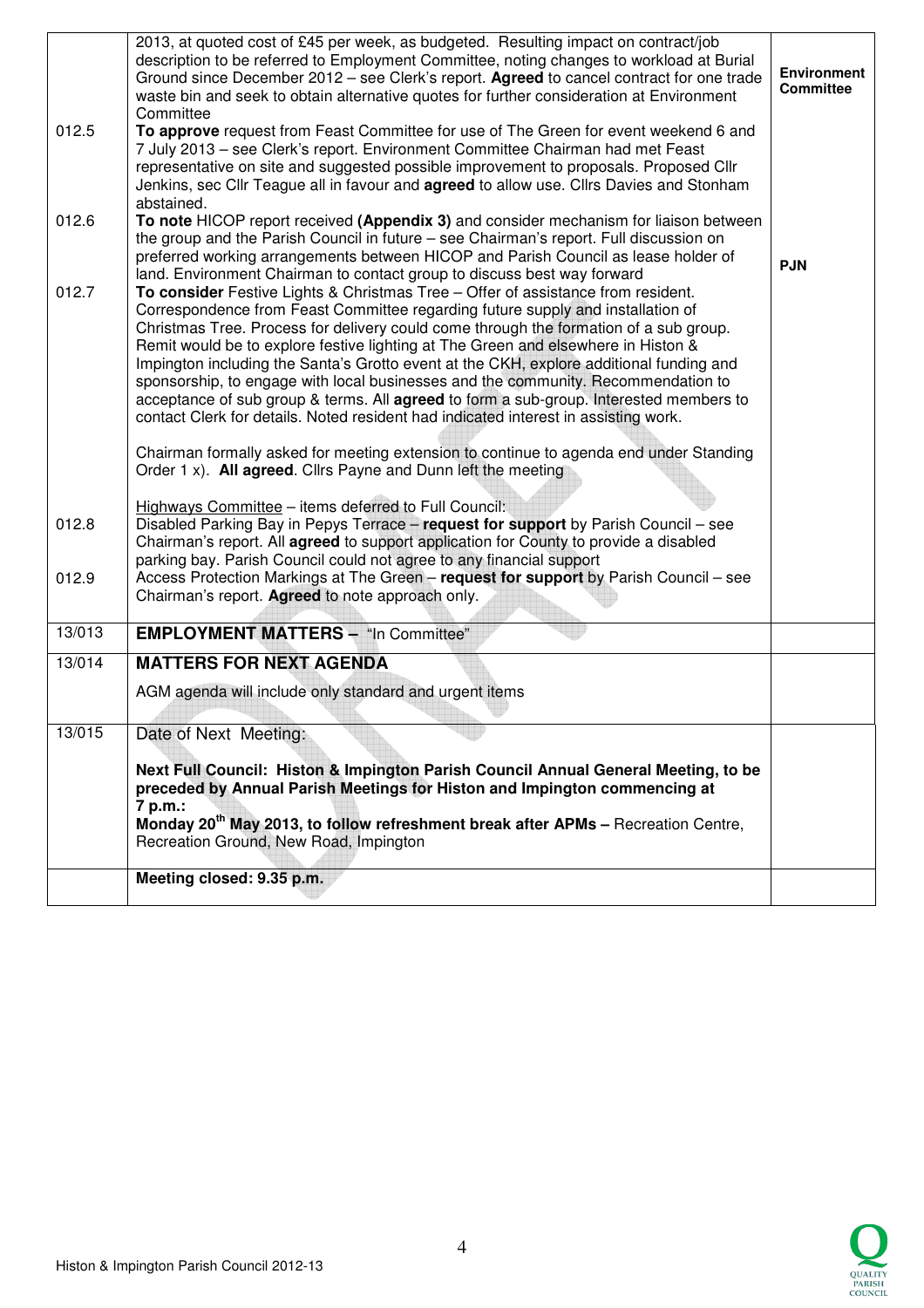#### HISTON & IMPINGTON PARISH COUNCIL

#### FINANCE REPORT

| <b>REPORT TO:</b> | <b>Full Council</b>                   | $9th$ April 2013 |
|-------------------|---------------------------------------|------------------|
| <b>AUTHOR/S:</b>  | Lynda Marsh, Office<br><b>Manager</b> |                  |

## **Purpose**

To list accounts paid by delegated apprival, and approve payment of outstanding accounts.

 $\circ$  Accounts paid by delegated approval (payments made before 31.3.13) – to note only:

|   | M12 Administration $-$ wages, NI and Pension $£9,119.77$                                                 | £9,119.77              |  |
|---|----------------------------------------------------------------------------------------------------------|------------------------|--|
|   | M12 Rec Groundsman expenses £25.53                                                                       | £25.53                 |  |
|   | <b>Print-Out</b> stationery $£50.97 + \text{vat } £10.20$                                                | £61.17                 |  |
|   | Cambridge Newspapers newsletter £385.31                                                                  | £385.31                |  |
|   | TCLandscapes South Rd play area works - now signed off £7,048.15                                         |                        |  |
|   | $+$ vat £1,409.63                                                                                        | £8,457.78              |  |
|   | Village Landscapes turfing work at The Green £950.00                                                     | £950.00                |  |
|   | N S Davies mileage expenses to 'Funding East' conference £13.60                                          | £13.60                 |  |
|   | Site & Maintenance repair posts on The Green (ins claim made and settled in full) £460.00 *              |                        |  |
|   | $+$ vat £92.00                                                                                           | £552.00                |  |
|   | Barclaycard broadband, uniforms, stamps £188.58 + vat £19.08                                             | £207.66                |  |
|   | G Whitfield internal audit services 2012-13 £312.10                                                      | £312.10                |  |
|   | <b>BM Pest Solutions</b> quarterly pest control charge $£100.00 +$ vat £20.00                            | £120.00                |  |
|   | H&I Community Minibus Older Persons Co-ordinator Jan - Mar 2013 £702.42                                  | £702.42                |  |
|   |                                                                                                          |                        |  |
|   | Accounts paid be delegated approval after 1 <sup>st</sup> April:                                         |                        |  |
|   | PWLB pavilion pmt 15 of 50 £11,922.62 completion pmt 13 of 48 £1,569.46                                  | £13,498.46             |  |
|   | Broker Network (Came & Co) annual insurance premium (16 for 12 option, as agreed) £6,966.58£6,966.58     |                        |  |
|   | SCDC pavilion business rates £3,187.80                                                                   | £3,187.80<br>£2,356.20 |  |
|   | SCDC office business rates £2,356.20                                                                     | £3,003.00              |  |
|   | SCDC car park business rates £3,003.00<br>City of Ely Council play area routine inspection course £85.00 | £85.00                 |  |
|   |                                                                                                          |                        |  |
|   | Outstanding accounts - to agree:                                                                         |                        |  |
|   | Island Fire Protection annual fire extinguish services: B/Grd £58.88, Office £65.90                      |                        |  |
|   | $+$ vat £24.96                                                                                           | £149.74                |  |
|   | Roger Hovells office cleaning £40.00                                                                     | £40.00                 |  |
|   | LCR annual subs £16.00                                                                                   | £16.00                 |  |
|   | <b>CPALC</b> annual subs £726.41                                                                         | £726.41                |  |
|   | Copy IT Digital Solutions copier reading £31.08 + vat £6.22                                              | £37.30                 |  |
|   |                                                                                                          |                        |  |
|   | <b>Additional accounts to agree:</b>                                                                     |                        |  |
|   | ESPO stationery / office supplies £43.53 + vat £8.71                                                     | £52.24                 |  |
|   | Petty Cash £12.89                                                                                        | £12.89                 |  |
|   |                                                                                                          |                        |  |
| O | Amounts paid in to 31.3.13:                                                                              |                        |  |
|   | Homefield Park income £333.33; Insurance claim £460.00 *                                                 |                        |  |
|   | Recreation Ground – accounts paid by delegated approval to 31.3.13:                                      |                        |  |
|   |                                                                                                          |                        |  |
|   | Site & Maintenance Services clear drains £40.00 + vat £8.00                                              | £48.00                 |  |
|   | <b>Travis Perkins</b> pvc corrugated sheets $£46.44 + \text{vat} £9.29$                                  | £55.73                 |  |
|   | <b>Polarglaze</b> replacement window - 12 New Road $£543.00 + \text{vat } £108.60$                       | £651.60                |  |